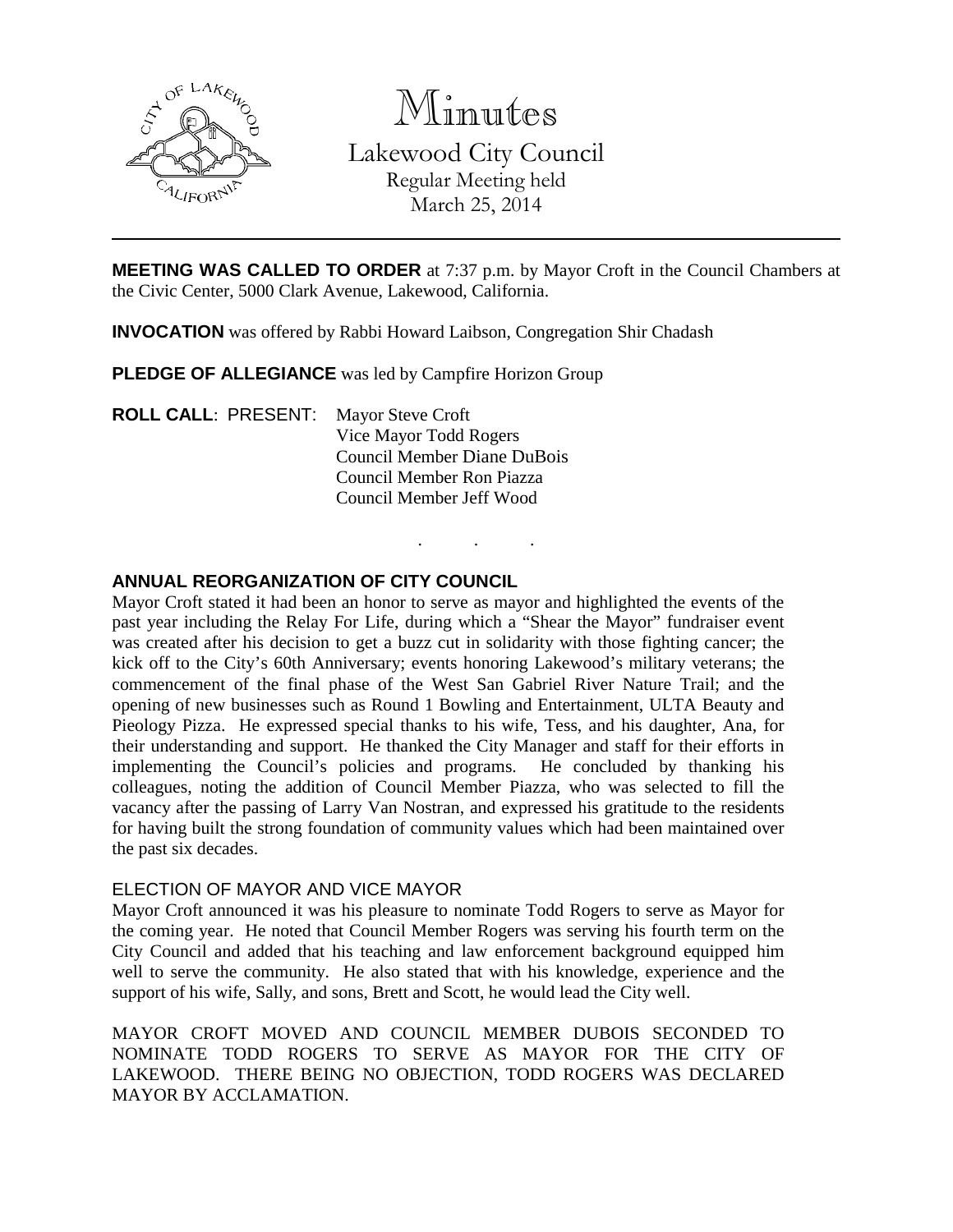# **ANNUAL REORGANIZATION OF CITY COUNCIL** - Continued

Mayor Rogers presented outgoing Mayor Croft with a plaque, DVD and scrapbook commemorating his year of service as Mayor.

Mayor Rogers thanked his colleagues for the opportunity to serve as mayor and expressed his appreciation to outgoing Mayor Croft for continuing the legacy of good stewardship. He identified some features of the public safety legacy such as maintaining the great team of Sheriff's personnel and safety programs; use of high technology tools; and successful programs like Neighborhood Watch and See Something/Say Something. Mayor Rogers also stated that he looked forward to continuing good, clean fun in Lakewood with events such as the Civic Center Block Party, 60th Anniversary celebration and the first ever Holiday Tree Lighting event in December. He remarked that thanks to its founders, the City was a wellplanned community with beautiful parks, safe, tree-lined streets, well-built homes and convenient shopping throughout town and that the Lakewood Plan allowed for the flexibility to secure public services in an efficient and effective way. He concluded by stating that he looked forward to working with his Council colleagues as well as the City's residents to keep on a good path towards the next 60 years and beyond.

Mayor Rogers announced that nominations were open for the office of Vice Mayor.

COUNCIL MEMBER DUBOIS MOVED AND COUNCIL MEMBER CROFT SECONDED TO NOMINATE JEFF WOOD TO SERVE AS VICE MAYOR. THERE BEING NO OBJECTION, JEFF WOOD WAS DECLARED VICE MAYOR BY ACCLAMATION.

Council Member Piazza congratulated the Rotary Club on the success of the recent "Every 15 Minutes" program, which challenged high school students to think about drinking, driving, personal safety, and the responsibility of making mature decisions.

. . .

## **ROUTINE ITEMS:**

VICE MAYOR WOOD MOVED AND COUNCIL MEMBER PIAZZA SECONDED TO APPROVE ROUTINE ITEMS 1 THROUGH 8.

- RI-1 Approval of Minutes of the Meeting held March 11, 2014
- RI-2 Approval of Personnel Transactions
- RI-3 Approval of Registers of Demands
- RI-4 Approval of Monthly Report of Investment Transactions
- RI-5 RESOLUTION NO. 2014-6; A RESOLUTION OF THE CITY COUNCIL OF THE CITY OF LAKEWOOD AMENDING RESOLUTION NO. 2013-30 PERTAINING TO HOURLY-RATED PART-TIME EMPLOYEES BY ADDING JOB CLASSIFICATIONS TO SCHEDULE B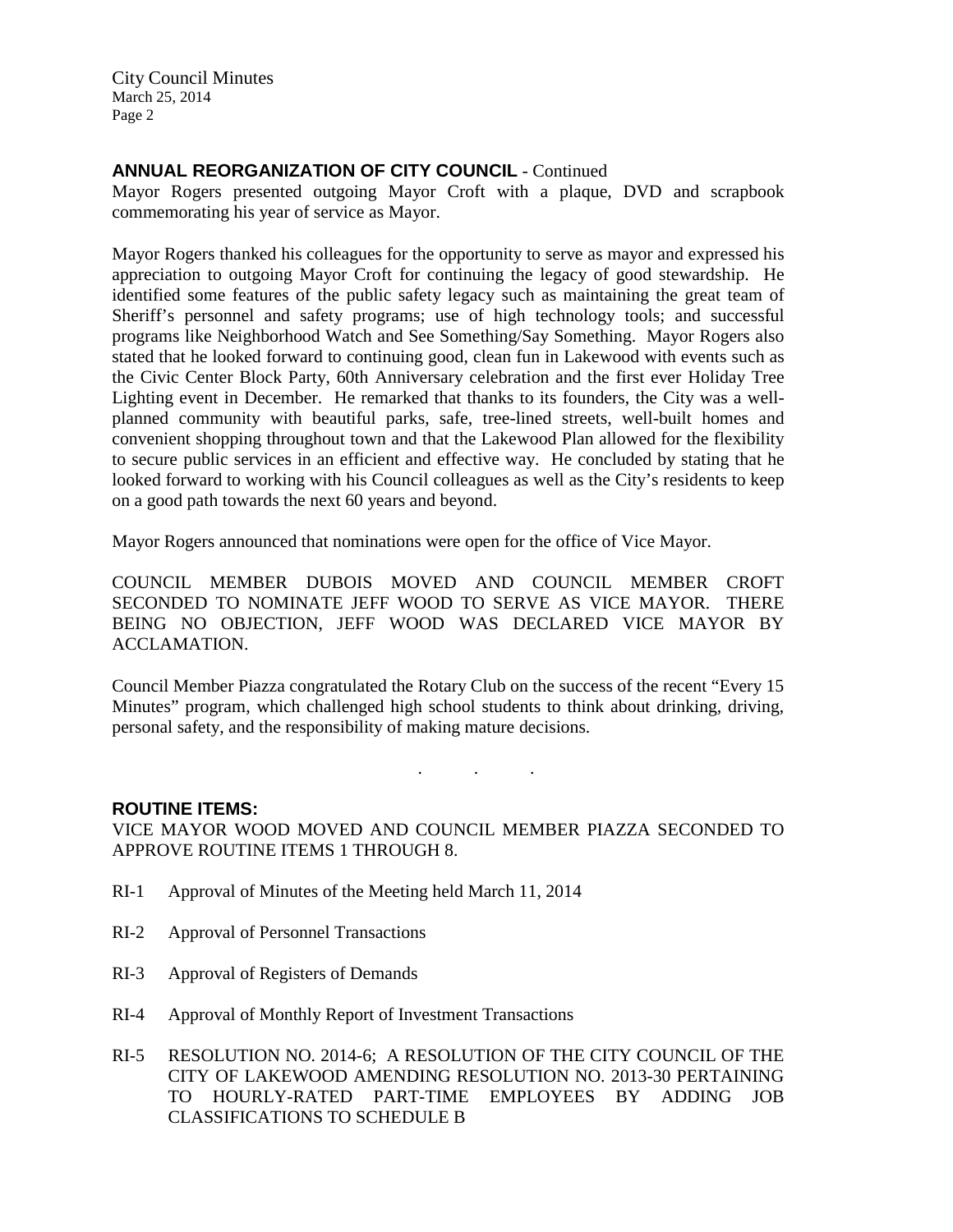#### **ROUTINE ITEMS:** - Continued

- RI-6 RESOLUTION NO. 2014-7; A RESOLUTION OF THE CITY COUNCIL OF THE CITY OF LAKEWOOD ESTABLISHING DISABLED PERSON DESIGNATED PARKING ON THE NORTH SIDE OF DENMEAD STREET WITHIN THE CITY OF LAKEWOOD
- RI-7 Authorization for Contract Negotiation on Public Works Project No. 2014-1, Fencing Improvements at The Centre at Sycamore Plaza
- RI-8 Authorizing Engineering Design Services for Del Amo Pavement Rehab, Willdan

UPON ROLL CALL VOTE, THE MOTION WAS APPROVED:

AYES: COUNCIL MEMBERS: Croft, DuBois, Wood, Piazza and Rogers NAYS: COUNCIL MEMBERS: None

#### **1.1 • AWARD OF BID FOR PUBLIC WORKS PROJECT NO. 2013-5, WEST AN GABRIEL RIVER PARKWAY NATURE TRAIL, PHASE 3 DEVELOPMENT**

. . .

Public Works Director Lisa Rapp made a presentation based on the report in the agenda stating that fourteen bids had been received for the construction of the West San Gabriel River Parkway Nature Trail Phase 3 Development. She reported that letters of protest had been received from the second and third low bidders and together with the City Attorney, had been reviewed by staff, along with C.S. Legacy's response to the protests, and found no substantial merit to the protests. Ms. Rapp concluded by stating it was staff's recommendation that the City Council adopt the plans, specifications, addenda and working details for the project; reject the protests submitted by Diversified Landscaping and Pima Corporation; award Public Works Project No. 2013-5, in the amount of \$912,903, to C.S. Legacy and authorize the Mayor to sign the contract in a form approved by the City Attorney; authorize the Director of Public Works to approve a cumulative total of change orders, as necessary, not to exceed \$300,000; appropriate \$218,380 for the Knabe 2013 Competitive Trails Grant program to the project account (to be reimbursed); ratify \$22,721.16 in expenses paid to project landscape architect for plan modifications during plan check; and approve an agreement with the landscape architect, MIG, for construction phase support services in an amount not to exceed \$45,500 and authorize the Mayor to sign the agreement in a form approved by the City Attorney.

Mayor Rogers opened the public hearing at 8:07 p.m. and called for anyone in the audience wishing to address the City Council on this matter. There was no response.

COUNCIL MEMBER CROFT MOVED AND COUNCIL MEMBER DUBOIS SECONDED TO CLOSE THE PUBLIC HEARING AND APPROVE STAFF'S RECOMMENDATIONS. UPON ROLL CALL VOTE, THE MOTION WAS APPROVED:

AYES: COUNCIL MEMBERS: Croft, DuBois, Wood, Piazza and Rogers NAYS: COUNCIL MEMBERS: None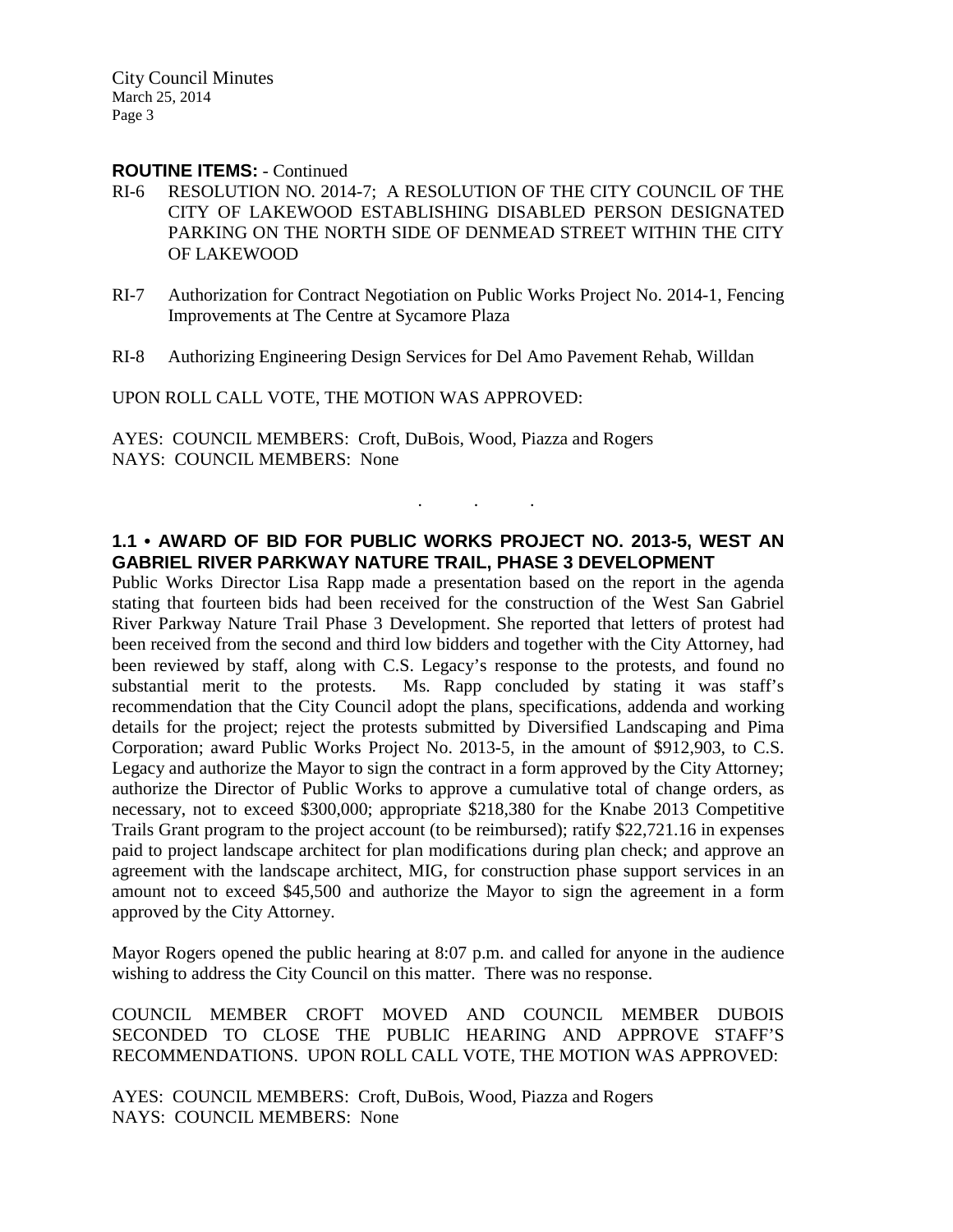## **2.1 • ADOPTION OF SIGNATURE RESOLUTIONS**

Diane Perkin, Director of Administrative Services, stated that the proposed resolutions were part of the annual process of obtaining the appropriate signatures to be filed in order that checks could be written.

RESOLUTION NO. 2014-8; A RESOLUTION OF THE CITY COUNCIL OF THE CITY OF LAKEWOOD AUTHORIZING THE CITY TREASURER TO DEPOSIT FUNDS FOR SAFEKEEPING AND INVESTMENT AND AUTHORIZING WITHDRAWAL OF FUNDS FROM DEPOSITORIES

RESOLUTION NO. 2014-9; A RESOLUTION OF THE CITY COUNCIL OF THE CITY OF LAKEWOOD AUTHORIZING THE USE OF THE MANUAL, FACSIMILE AND/OR ELECTRONIC SIGNATURE OF TODD ROGERS, MAYOR, IN THE EXECUTION OF PUBLIC SECURITIES AND INSTRUMENTS OF PAYMENT

RESOLUTION NO. 2014-10; A RESOLUTION OF THE CITY COUNCIL OF THE CITY OF LAKEWOOD AUTHORIZING THE USE OF THE MANUAL, FACSIMILE AND/OR ELECTRONIC SIGNATURE OF JEFF WOOD, MAYOR PRO TEM, IN THE EXECUTION OF PUBLIC SECURITIES AND INSTRUMENTS OF PAYMENT

COUNCIL MEMBER DUBOIS MOVED AND COUNCIL MEMBER CROFT SECONDED TO ADOPT RESOLUTIONS NO. 2014-8, 2014-9 AND 2014-10. UPON ROLL CALL VOTE, THE MOTION WAS APPROVED:

AYES: COUNCIL MEMBERS: Croft, DuBois, Wood, Piazza and Rogers NAYS: COUNCIL MEMBERS: None

## **3.1 • ESTABLISHMENT OF AD HOC AUDIT COMMITTEE**

City Attorney Steve Skolnik advised that the Financial Policy recently implemented by the City included the establishment of an Audit Committee, which would serve as an oversight body during preparation of the City's audit. It was recommended that the City Council establish an Ad Hoc Audit Committee and that the Mayor appoint two Council Members to the Committee, serving on an ad hoc basis.

. . .

MAYOR ROGERS MOVED TO APPOINT COUNCIL MEMBER CROFT TO SERVE AS CHAIR AND COUNCIL MEMBER PIAZZA AS MEMBER OF THE AD HOC AUDIT COMMITTEE. THERE BEING NO OBJECTION, IT WAS SO ORDERED.

. . .